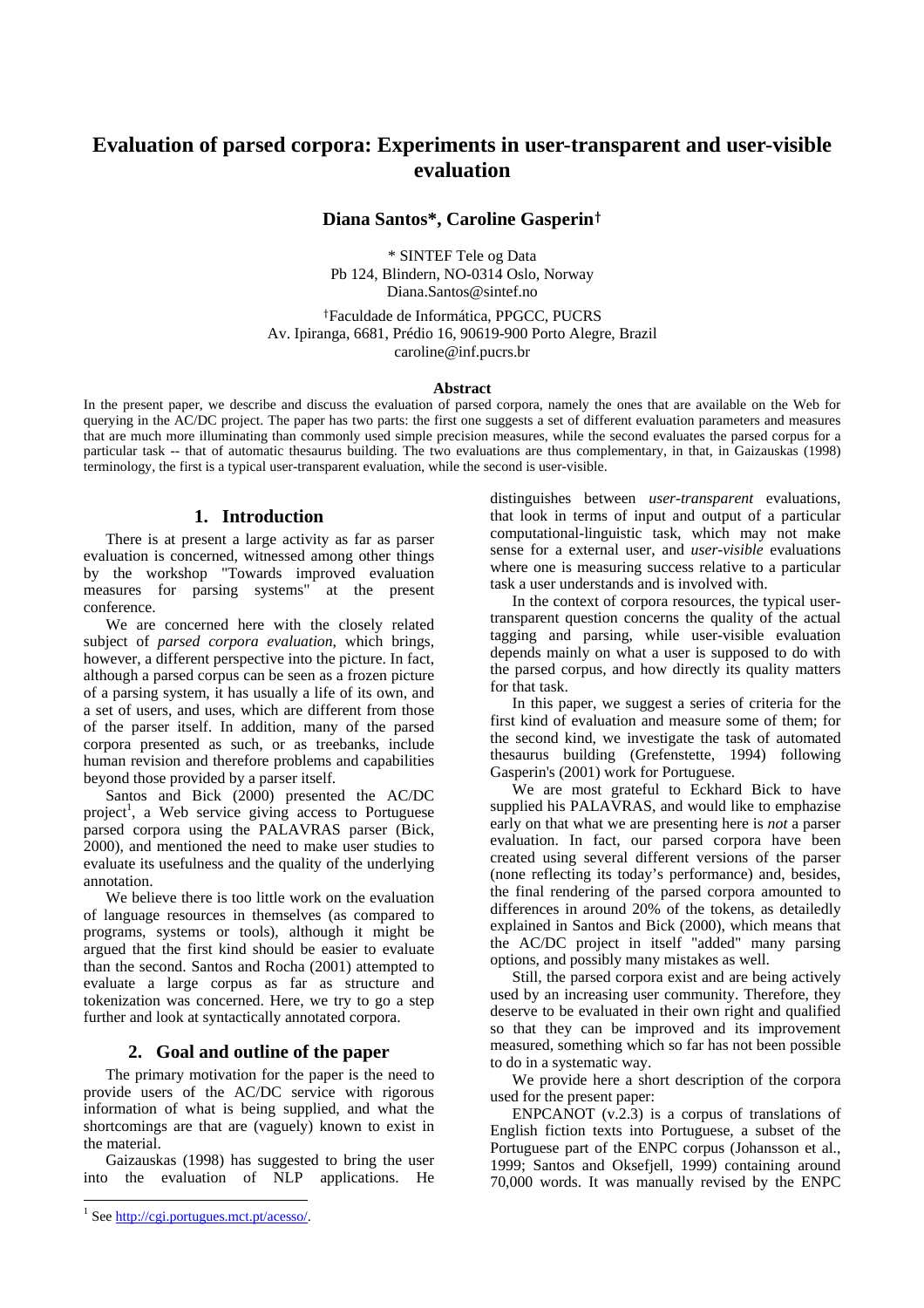team and contains texts in the European and Brazilian variants of Portuguese.

EBRANOT (v.3.4) is a part of the Borba-Ramsey corpus, distributed by the ECI/MCI iniciative, and contains exclusively Brazilian text in several genres: literary, newspaper, scientific articles and law, amounting to 700,000 words.

NATPANOT (v.2.6) is a corpus of 8 million words of newspaper text (1991-1994) in European Portuguese.

FOLHANOT is the first million of a newspaper text corpus in Brazilian Portuguese, currently in development by the AC/DC project. It is a proper subset of the SCANOT corpus, compiled by NILC.

# **3. Annotation quality**

Although one could in principle be interested in all aspects having to do with an annotated corpus, such as: Is there sufficiently encompassing documentation? Is there a formal definition, in the form of e.g. a DTD? Does the corpus conform to it? Has the corpus been validated by a third party? Has it been evaluated? etc. etc., we will be here solely concerned with what is central to the parsing issue.

# **3.1. What should a parser do?**

By informing others that a corpus is parsed, we implicitly state at least the four tenets: 1) The text units (tokens) have been recognized and assigned to their right category (lemmatization and PoS tagging); 2) MWE have been identified (tokenization); 3) Morphological information has been made explicit (morphological analysis); and 4) Syntactic constituents and relations have been identified (couched, depending on the theoretical inclinations, as constituency, functional and/or dependency structure). Additionally, other kinds of information can also be present in parsed corpora, such as named entity classification, anaphoric dependencies or rethorical structure, which we will disregard here since they are absent from the AC/DC corpora.

Not all these tasks are equally relevant or well defined, and not all the problems that are to be solved equally frequent. In addition, there are strong dependencies between these tasks, with the vexing property that each requires a different unit of measure. We will try to describe these problems in detail with the help of the AC/DC corpora. But first we turn to the problem of assessing separately the different kinds of information.

#### **3.1.1. In which level is one particular phenomenon handled?**

In many cases it is up to the parser developer in which linguistic level – better, in which way – a particular distinction made in language should be encoded in the output of the parser. This should refrain one to evaluate levels independently, especially when comparing different parsing approaches.

One examples is the choice between encoding a particular syntactic difference as PoS or as constituent function. In *Três quartos do hotel foram ocupados pela polícia* (three quarters/rooms of the hotel were taken by the police) one can represent the difference by assigning the PoS noun to *quartos* in one interpretation and the PoS numeral in the other. Alternatively, one can have both parses tagging quartos as noun at the PoS level, but individuated by their function inside the NP *Três quartos do hotel* – having either *quartos* (rooms) or *hotel* as NP head.

Another encoding alternative is between PoS or constituent type: In *Os pobres saíram* (the poor left), *pobres* may be assigned the PoS noun and assigned head of the NP, or the PoS adjective and still head of the NP, both conveying the same thing (though with different underlying theories).

The same liberty at making distinctions can be seen in the three sentences *Ele está de volta* (He is back), *De volta da mãe, ele apressava-se* (Around mother, he hurried) or *Comprou o bilhete de volta* (He bought the return ticket), where a parser can give the same PoS, viz. preposition noun, to the three instances of *de volta*, but separate them by function (e.g. by AJP, AVP and PP), or actually perform three different tokenizations as well: "de volta", "de volta de", and "de" "volta".

Examples could be multiplied at will – what is relevant is the need to understand the parsing scheme in order to distinguish wrong parses from systematic ways of dealing with a particular phenomenon.

# **3.1.2. Categorial ambiguity**

The first requirement or expectation when facing a parsed corpus is that words that are categorially ambiguous out of context are assigned their right part of speech. But measures such as percentage of right PoS assignment have long been shown to be inappropriate (Santos, 1999), because they do not take into account the difficulty of the problem, both from a macro and from a microperspective:

In fact, ca. 90% of the words in a text (66% of the types) are unambiguous (for example, most of those that belong to a closed set such as prepositions, conjunctions, personal pronouns, negative adverbs,  $etc.)<sup>2</sup>$ . In addition, if for all wordforms that belong much more frequently to one PoS than the other the more frequent label is assigned, overall one gets more than 95% of PoS labels right. However, this is no measure of the quality of PoS tagging, giving that, if such a procedure were followed, gross syntactic incorrections might occur, such as the sequence of two syntactically incompatible tags...

One should compute, for each potentially ambiguous form present in the corpus, what the difficulty and the information-theoretic gain is of deciding what is their PoS, in order to be able to measure the job done by the parsing procedure. $3$  For each pair of <wordform, PoS> could then precision and

<sup>2</sup> These numbers are based on old studies regarding *major* PoS, done for Portuguese (Medeiros et al., 1993; Santos, 1996). In Table 5 ahead, concerning a hundred PoS distinctions, the number of unambiguous forms is only slightly above 50%.

 $3 \text{ It}$  is true that one should also consider the (few) cases where the only PoS assigned is wrong (and which may come from guessing about unknown words, or even from wrong dictionary entries). However, this should not, in our view, be brought to the same count as all the unambiguous words whose PoS was right by simple dictionary lookup.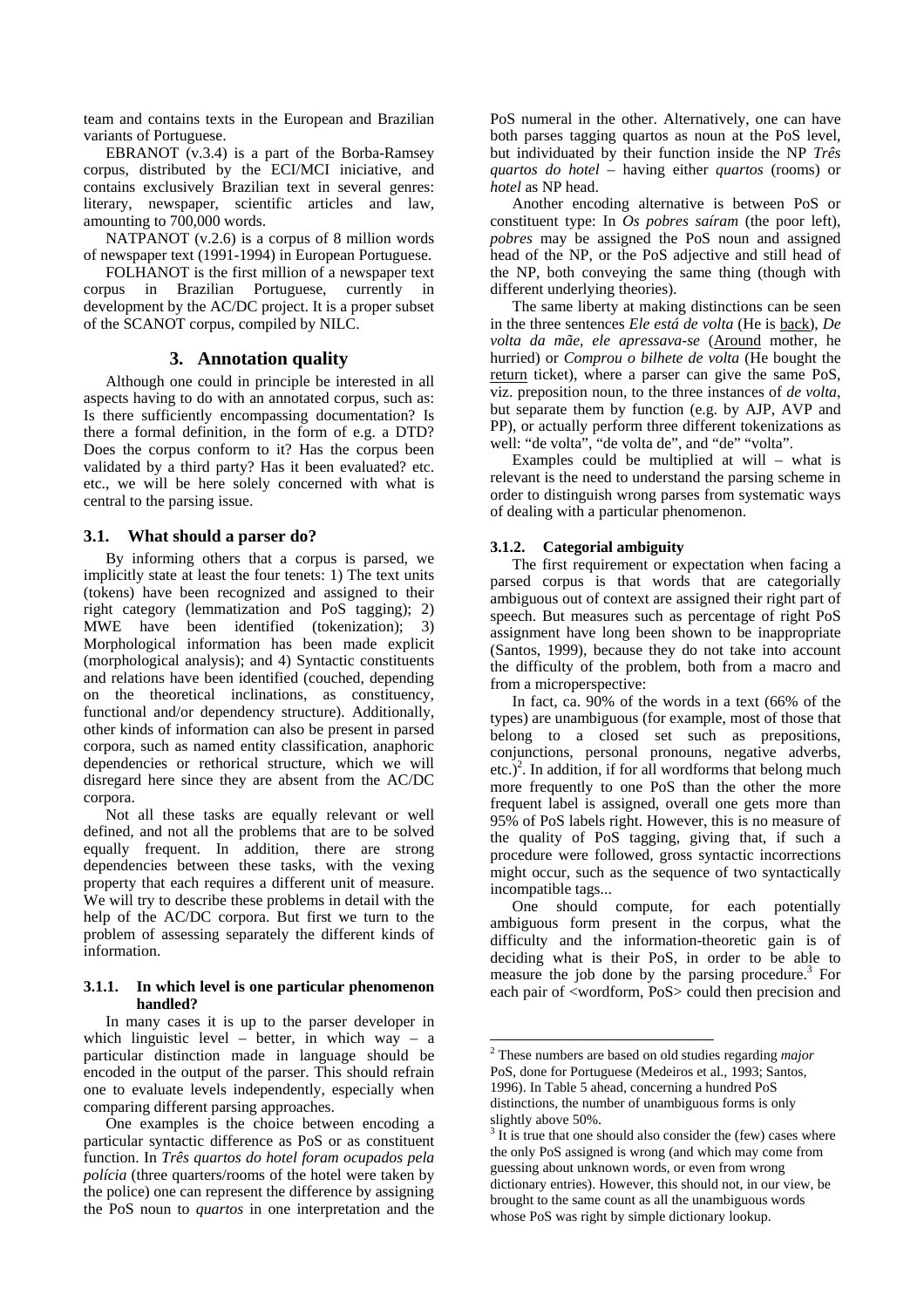recall be measured (see Hindle and Rooth (1993) for the need to have different PR-measures for each choice).

Table 1 presents some of these figures in the small ENPCANOT corpus, for wordforms ambiguous between verb and noun readings. The data column presents correct noun readings – wrong noun readings – wrong verb readings – correct verb readings. The PR column presents noun precision, noun recall, verb precision and verb recall.

| wordform | Data      | PR               |
|----------|-----------|------------------|
| espera   | 10002     | 1.0 1.0 1.0 1.0  |
| casa     | 95 0 1 1  | 1.0.989 1.0 0.5  |
| ser      | 7 2 0 147 | .77 1.0 1.0 .986 |
| volta    | 36001     | 1.0 1.0 1.0 1.0  |
| sentido  | 7044      | 1.0 .636 .5 1.0  |
| ouvido   | 1006      | 1.0 1.0 1.0 1.0  |
| jantar   | 10 1 2 5  | .909.833.714.833 |
| comida   | 10011     | 1.01.0.5.5       |
| gosto    | 7006      | 1.0 1.0 1.0 1.0  |
| vinda    | 1102      | .5 .5 1.0 1.0    |

Table 1: Evaluating noun/verb disambiguation

It is at once obvious that no averaging of these numbers will do, since for different forms (or contexts) the parser will do better for "nounness" or "verbness". The table above just shows that we have inspected 194 rightly analysed nouns, four verbs incorrected labelled as nouns, eight nouns incorrectly classified as verbs, and 175 correctly identified verbs. Noun precision (.979=194/198) will not be a function of the individual noun precisions, nor the other values will: verb precision .956, noun recall .960, verb recall .977.

Things get even more difficult when realizing that there are more complex disambiguating tasks also measurable in noun or verb precision, namely ambiguity with other parts of speech. Table 2 illustrates similar calculations for other PoS pairs or trios (only precision/recall regarding the two first PoS is presented, though taking into consideration all analyses).

| wordform                            | Data      | PR              |
|-------------------------------------|-----------|-----------------|
| $desses*(gram/V)$                   | 8202      | .8 1.0 1.0 .5   |
| sobre(gram/V/N)                     | 105 0 3 3 | 1.0.97.51.0     |
| suas( $gram/V$ )                    | 84022     | 1.0.98.51.0     |
| alto(ADJ/ADV/N)                     | 13 1 3 6  | .93.93.67.86    |
| claro(ADJ/ADV)                      | 24 21 1 4 | .53.96.8.16     |
| quartos(N/ADJ)                      | 4001      | 1.0 0.0 0.0 1.0 |
| $\text{creme(N/ADJ)}$               | 3002      | 1.0 0.0 0.0 1.0 |
| presentes*( $N$ /ADJ) $\beta$ 2 0 9 |           | 0.6 1.0 1.0 .82 |
| tarde(V/ADV/N)                      | 1 1 1 4 1 | 0.5 0.5 .98 .98 |
| fora(V/ADV)                         | 54 3 7 36 | .95 .89 .84 .92 |

Table 2: Evaluating other PoS disambiguation tasks

It should in any case be noted that even a seemingly simple task as deciding for PoS is marred by the difficulty, alluded before, of identifying the correct level where information is encoded – and the converse, which level to assign an error if it is *not* conveyed. For example, consider the following phrases:

- *à espera* (waiting) constitutes an adverbial phrase (though the word *espera* is related to the noun *espera*, waiting)
- *ao largo* (at a distance) also works as an adverb (the word *largo* is not related to the noun *largo*, square), and
- *a seguir* (next) is only metaphorically related to the verb *seguir* (follow), being used in much wider contexts than an infinitive phrase, namely as a complex adjective or adverb

So, should one consider the simple assignment of respectively noun, noun and verb to *espera*, *largo* and *seguir* a right PoS assignment? If the distinction were encoded in other parts of the analysis, maybe yes. If not – where to measure it? The easiest way would be to remove these cases simply from PoS accounting, and expect them to be rewarded (or punished) at the right level. But let us note the lack of a golden rule for measuring and encoding these matters: there is no universal or near universal consensus on what the text units should be (words or multiword expressions). So, if one does not want to incur in a judgement of the underlying grammatical theory -- then we would be actually comparing two different parsing approaches and not a parsed corpus in itself -- there are only two ways left. The first is using the extensional limits provided by the parser and consider the output right when no other alternative is possible. The second is to use, besides right and wrong, a third category in our precision and recall computations, to mean that the relevant distinction is or should be encoded at a different level (and then reward it at that level).

One of the places where this is more obviously reflected is in tokenization. See Santos and Bick (2000) for an illustration of the amount and kind of differences.

### **3.1.3. Lemmatization and morphological analysis**

In many cases, lemmatization is trivial after PoS assignment,<sup>4</sup> and therefore should not get more credit for the parser, but not always, because of intracategorial ambiguity. This is especially common for verb forms in Portuguese, but also possible in nouns, as illustrated in Table 3:

| wordform   | possible lemmas   |
|------------|-------------------|
| fora(V)    | ser ir            |
| vendo(V)   | vender ver vendar |
| vira(V)    | ver virar         |
| revista(V) | rever revistar    |
| costas(N)  | costa costas      |
| gracas(N)  | graça graças      |
| vimos(V)   | ver vir           |
| amara(V)   | amar amarar       |
| asserte(V) | assentir assentar |

 $\overline{a}$ <sup>4</sup> Assuming that the underlying morphological analyser is reliable, which is obviously a simplification, especially in the case of unknown words. For a proportion of these in Portuguese text see Reis (1993); for a study of the performance of PALAVRAS in this respect see Bick (1998).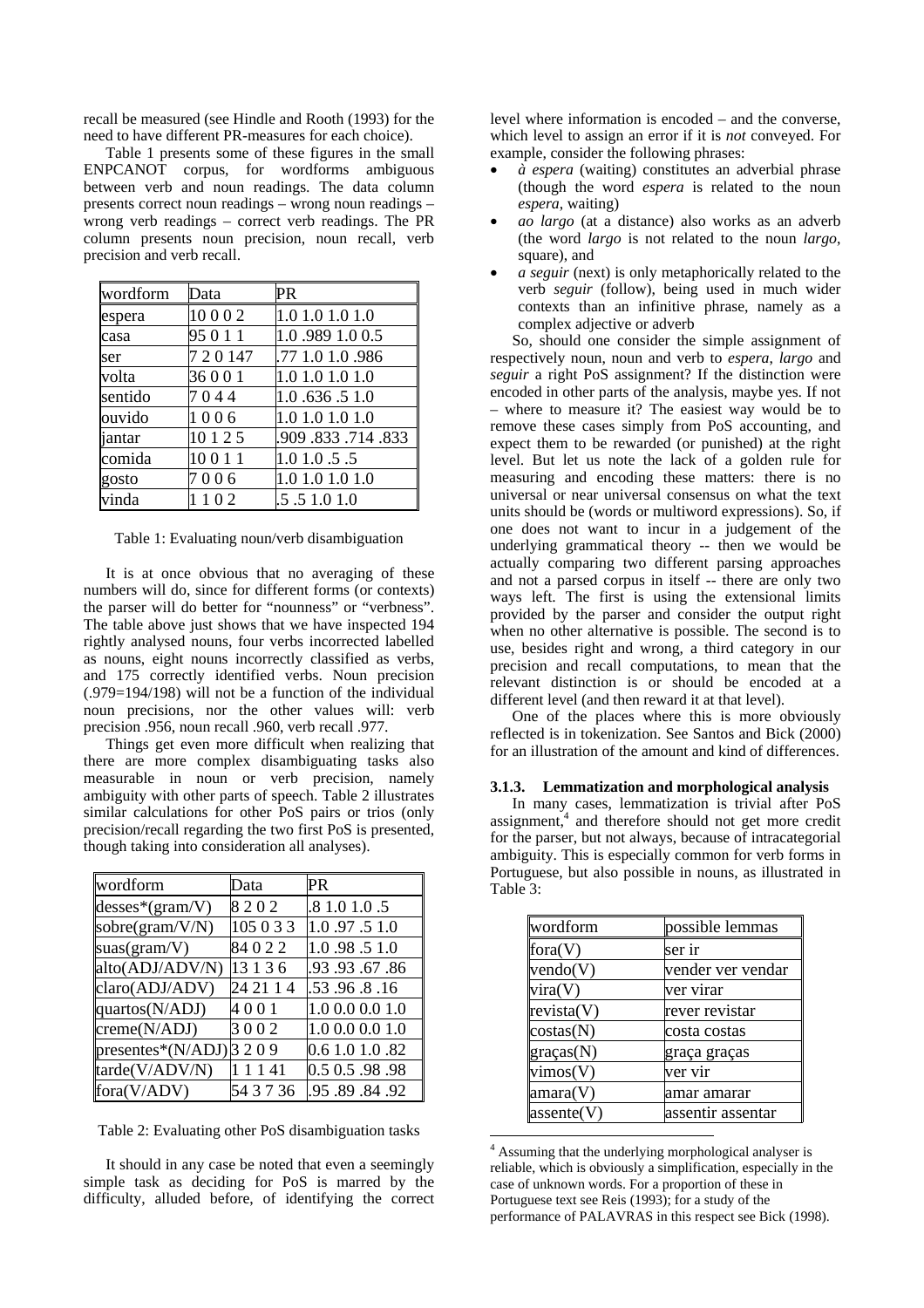| lido(V)<br>lıdar<br>ler |
|-------------------------|
|-------------------------|

Table 3: Lemma ambiguity

The disambiguation of morphological features, when they are not defined by lemma and PoS, is yet another task on which to measure the performance of a parser (and/or the quality of annotation of a parsed corpus). Clear examples are the pervasive ambiguity (for all but the most irregular verbs) between

- future of subjunctive and infinitive forms;
- first and third person of imperfeito (in both indicative and subjunctive moods);
- perfeito and pluperfect tense in the third person plural;
- perfeito and present in the first person plural<sup>5</sup>

This also holds for gender of nouns such as *capital*, *moral*, *presidente* and those ending in *ista*, as well as for gender of a large class of invariant adjectives. A less considerable task is number disambiguation for a few nouns and adjectives. Finally, one further non trivial task of a parser is to assign gender (and number) to a proper noun (something not necessarily obvious even for a human being, see Afonso et al. (2002a) for discussion).

It is arguable whether gender and number of (nonlexically determined) pronouns should be considered as a morphological disambiguation task. We will not consider it here, although all pronoun instances are marked in the corpora as M/F (both genders possible).

In fact, one important fact regarding morphological ambiguity in the present parsed corpora is that most of it is simply not resolved, which means that a large number of wordforms still carry portmanteau labels (15%, 11% or 10% of all the forms not classified as invariant). Just to give a more precise idea of what this means in practice, let us look at the disambiguation of presente and perfeito in the first person plural in the EBRANOT corpus. In the 1745 cases marked present and/or perfeito in that person, the distribution is as displayed in Table 4.

| Tense             | Total | Ambiguous |
|-------------------|-------|-----------|
| presente          | 806   | 52        |
| perfeito          | 168   | 14        |
| presente/perfeito | 771   | 771       |
| Total             | 1.745 |           |

#### Table 4: Disambiguation of tense form

While almost 60% of the forms have only one label assigned, a quick inspection of both presente and perfeito cases shows that the vast majority of them was already unambiguous from the start (belonging to those verbs having distinct forms). So, in practice, the

disambiguation task was only done in 96 forms out of 867 (11% of the cases).

Following the same procedure to analyse this kind of disambiguation task as used for PoS: Of 44 forms analysed as perfeitos, 4 are wrong (should be presente) and 40 right, thus yielding a precision of perfeito recognition of .91. As for the 54 forms classified as presente, 13 are wrong (3 of them featuring as well a wrong lemma, one of which due to a spelling error, so only 10 are actually perfeitos), 35 are right, and 6 are possible in the two interpretations (even consulting the largest possible context). In order to simplify the present computations we stipulate, in this case, three wrong and three right (three perfeitos and three presentes). Thus we get .70 precision in identifying presente, and .90 coverage, while we have .75 coverage for perfeito identification.

#### **3.1.4. Syntax proper**

To talk of a parsed corpus instead of a tagged one, larger elements than words (or basic units) have to be identified, and (some of) their functions have to be revealed. This is the more complex part of the parsing work, and it is also the one which requires more complicated assessment procedures, even if one is simply evaluating *one* parsed corpus and not competing schemes of annotation (as concerns Black et al. (1991), Lin (1995) or Carroll et al. (1998)).

As far as we know, there is no fixed number of syntactic distinctions that one can use as a measure, and syntax, as opposed to morphology, is still a sparsely exploited area. There is no other way, it seems, at least for the time being, than to conform to the theory obeyed by the parser and, inside its limits, test what is right and wrong. One has to list the possible analyses contemplated (forget those that were not) and, in light of the alternatives, decide whether the result is the best possible. For the AC/DC corpora, the underlying theory is dependency based, so there is no direct way to define constituents, and there is quite a large number of cases where attachment is left unspecified. Besides, and as was the case for morphological information, there is a considerable number of alternative function tags that have not been disambiguated.

But still, for each verb which admitted of an object one could compute precision and recall of object detection; for each verb which admitted an object, one could compute the PR figures; for each ditransitive verb of the form NP PP one could check them, and so on. Conversely, for all sentences one could check appropriate main verb detection, as well as (apparent) right argument structure.

Again, one has to be careful about what is the domain of possible/wrong categories, even when function labels are assigned to every word. (All syntactic information available in the AC/DC parsed corpora is through function labels.)

<sup>&</sup>lt;sup>5</sup> Due to different spelling conventions, this applies only for verbs ending in *er* or *ir* for European Portuguese, but for almost all verbs in Brazilian Portuguese. As far as we know, this was not taken in consideration in the automatic analysis, resulting in a much larger number of initially ambiguous forms -- and actually incorrect portmanteau tags -- in the European Portuguese texts.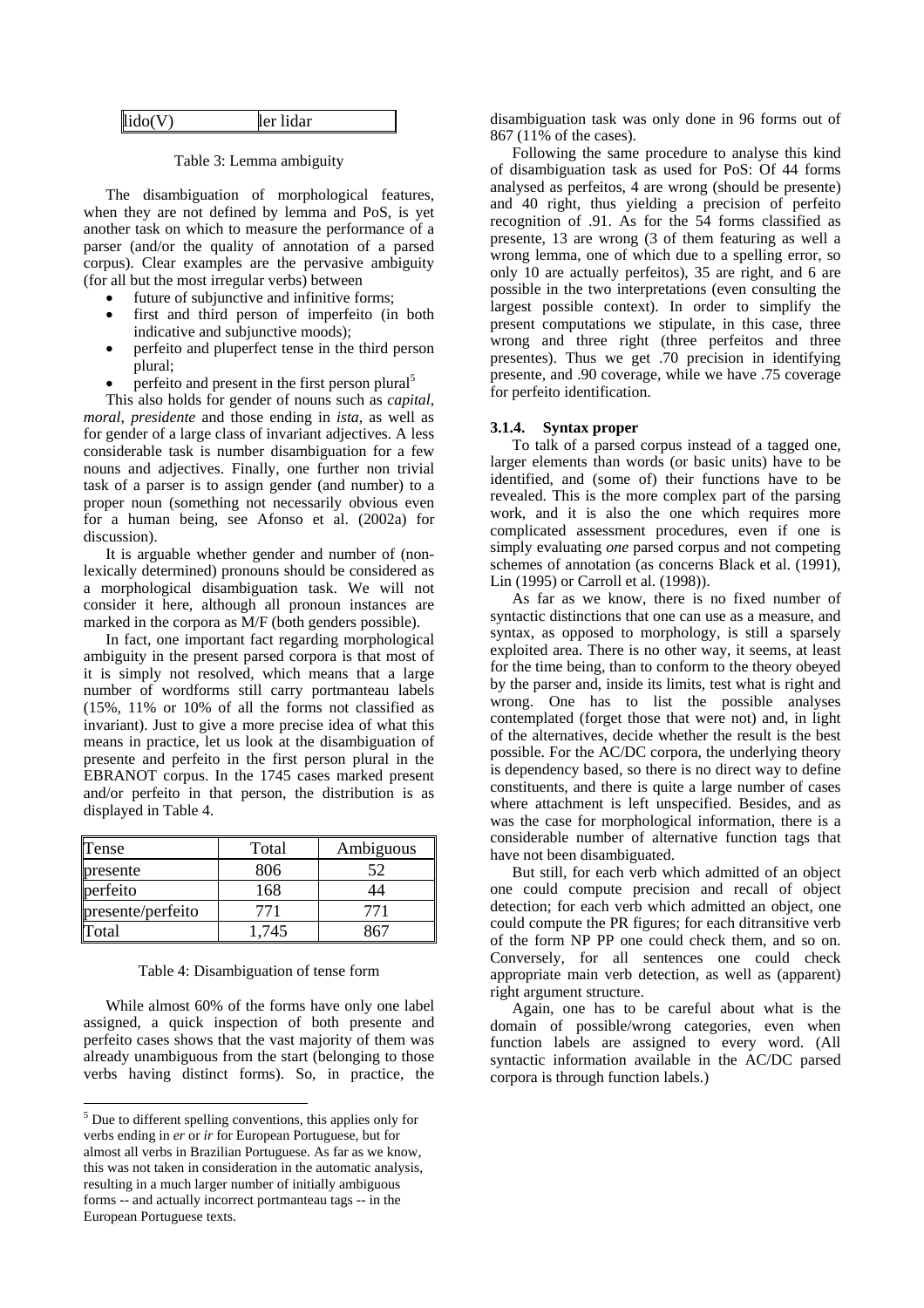| Corpus          | Size      | PoS ambiguity | Lemma ambiguity | Morphological ambiguity |
|-----------------|-----------|---------------|-----------------|-------------------------|
| <b>ENPCANOT</b> | 72,431    | 29,531        | 3,264           | 13,063                  |
|                 | 12,886    | 730           | 4,              | 905                     |
| <b>EBRANOT</b>  | 722,715   | 348,576       | 39,974          | 164,760                 |
|                 | 60,118    | 4.419         | 123             | 6,654                   |
| <b>NATPANOT</b> | 6,295,653 | 3,223,063     | 448,916         | 1,570, 102              |
|                 | 167,206   | 11,534        | 420             | 18,395                  |

Table 5: Some extensional measures of disambiguation need for three different corpora

In fact, PoS may uniquely determine function, as is the case with articles, always assigned the function label N>. Also simple PoS sequences such as preposition (article adjective\*) noun, result in the noun necessarily getting the label P< and all intervening articles and adjectives the label  $>N$ .<sup>6</sup> This, incidentally, constitutes respectively 49%, 48% and 52% of all words classified as nouns in the corpora we are dealing with.

### **3.2. Relevant characteristics of a parsed corpus**

After detailing the problems and before suggesting measures, we would like to note that a corpus, no matter how large, has a fixed vocabulary, so that quality features for each word can be exhaustively computed, as well as the difficulty involved in parsing it (prior to parsing).

So, for each wordform occurring in the corpus one can know its span (the set of different possible analysis).<sup>7</sup> It is therefore possible to give a first measure of the parsing difficulty of a corpus by presenting statistics like the percentage of ambiguous wordforms. It is important to stress, if one is *comparing* (and not only evaluating) corpora, to realize that different corpora may offer different challenges to syntactic analysis.

We can use, for this estimation, both internal and external criteria. Internal criteria are what the corpus in itself reveals, having the number of forms assigned different analyses as one measure of the disambiguation difficulty present in the corpus. This is, obviously, a measure by default: All ambiguous forms that have been disambiguated and have been found to occur in only one way are counted as unambiguous... but note that possible error is neither computed as well (forms with one analysis in the corpus pair with unambiguous forms).

External criteria would use other sources of probing, like morphological analysers and lemmatizers. Ideally, the ones used by the parser itself.

Table 5 gives, for three different corpora, the following figures, obtained by internal criteria: sheer size in words, number of categorially ambiguous word forms, number of intracategorially ambiguous word forms as far as different lemmas are concerned, and number of intracategorially ambiguous word forms as far as morphology is concerned.<sup>8</sup> In all cases we present the

number of tokens and types. It should be emphasized that these numbers have to be read relative to the number of possible distinctions present in the parsed corpus, and are not meaningful as absolute measures. For example, many of the PoS differences refer to subcategorization, and many people would argue against calling them PoS ambiguity. Still, this is the way the corpora were encoded, so it is at least one possible way to look at the matter.

Note that, if one knew that all corpora had been parsed by the same (version of the) parser, one could increase the number of ambiguous forms by adding up all possible analyses across corpora. That is, unique occurrences in one corpus could be identified as ambiguous with the help of occurrences in other corpora. We have not done this here, though.

Also, note that we have not taken into consideration the word forms analysed as belonging to a proper noun (named entity), each of which individually carries a PROP tag. So, we deleted them prior to inspecting potential ambiguity, as well as merged capitalized and noncapitalized forms in the computations above.

# **3.3. How to measure quality?**

Ideally, one would pick all ambiguous forms and check them, in the way illustrated above – but this procedure would be as costly as to parse the whole corpus manually once again. So, the most obvious solution is to randomly select a subset of the ambiguous forms, and measure them, extrapolating as far as quality in the whole corpus is concerned.

We have thus randomly selected 100 cases (distinct types) of each kind of disambiguation, and analysed them. We have only taken into account non-capitalized words, in order not to add the additional question of recognizing proper names (named entities).

| Corpus          | PoS | Lemma | Morphology |
|-----------------|-----|-------|------------|
| <b>ENPCANOT</b> | 11% | 12%   | 3%, 25%    |
|                 | 3%  | 23%   | 1%         |
| <b>EBRANOT</b>  | 8%  | 27%   | 4%,16%     |
|                 | 4%  | 7%    | 4%         |
| <b>NATPANOT</b> | 17% | 53%   | 13%, 15%   |
|                 | 1%  | 6%    | 9%         |

### Table 6: Evaluation of 100 cases

The results appear in Table 6, presenting the percentage of analyses considered respectively wrong and about which there were doubts about how to classify it. For morphology, the intermediate number concerns the

 $6$  Except when followed by a non-finite verb, where the noun is parsed as subject of the following infinitive or gerundive clause. 7

One could as well have a frequency estimate of the relative probability of each PoS, by itself or as an n-gram, etc.<br><sup>8</sup> This means that they were assigned the same PoS. Let

This means that they were assigned the same PoS. Lemma atribution and morphological marking were assessed independently.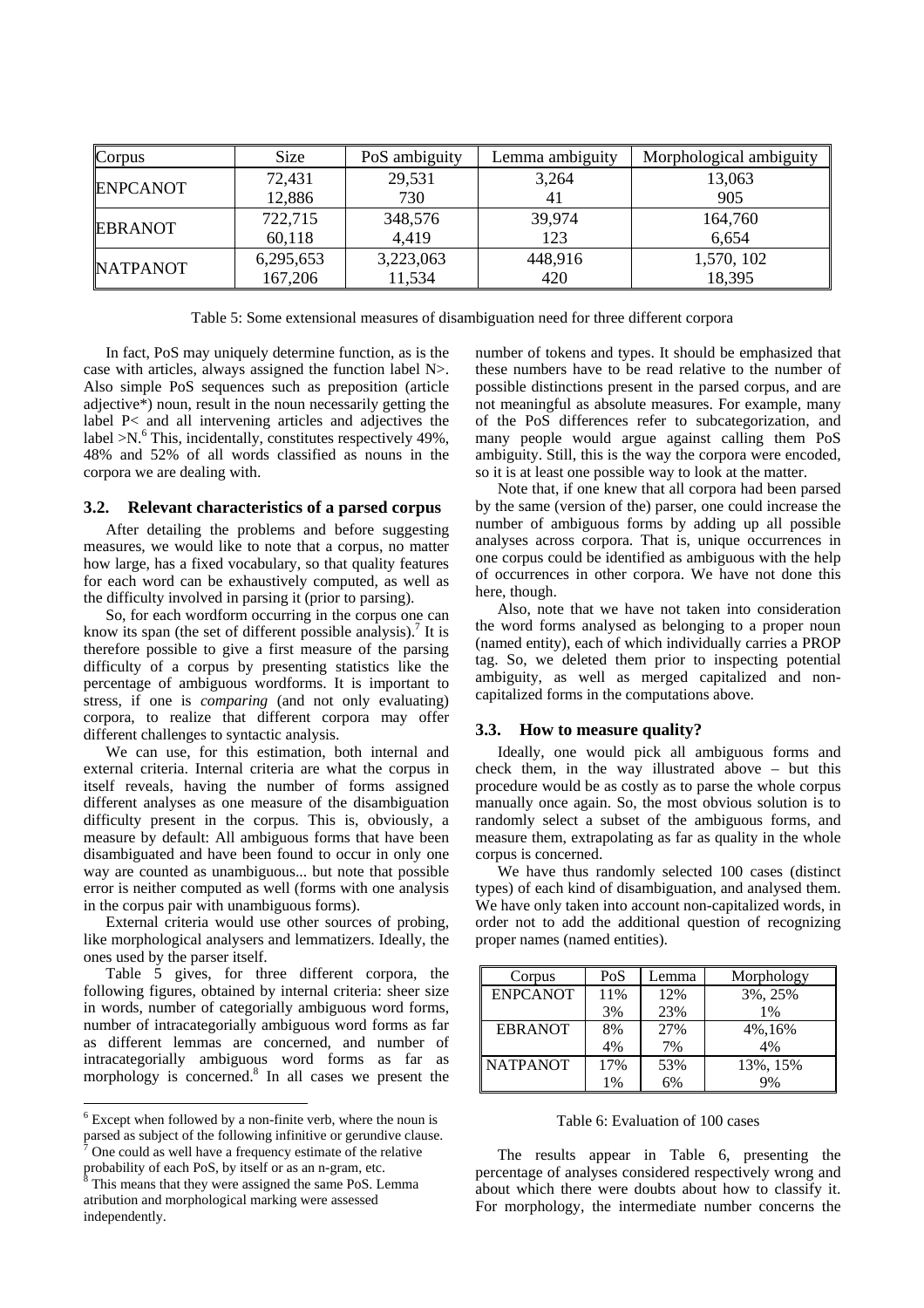forms which had only partly disambiguated information (considered as neither wrong nor doubtful). It should be noted that the lemma evaluation displayed in Table 6 reflects very often spelling errors, foreign words, and wrong PoS assignment. This is especially true for NATPANOT, where 42% of the cases inspected (and considered wrong) were due to errors in the original corpus text.

# **4. Automatic extraction of semantic relations from syntactic relations**

We concentrate now on a specific task that uses parsed corpora as data for achieving a more complex goal. We apply a technique for automatic extraction of semantic relations from syntactic relations proposed in Gasperin (2001) and Gasperin et al. (2001), as an extended version of the technique proposed by Grefenstette (1994). This technique is based on the computation of word similarity through the syntactic contexts they share. (As syntactic context, we understand any word that establishes a syntactic relation with a given word in the corpus.)

We consider the following syntactic relations: an adjective as noun modifier, a noun as noun modifier (through a preposition), a noun as verb subject, a noun as verb direct object, and a noun as verb indirect object. The technique consists on extracting the syntactic contexts of each word from every occurrence of it in a parsed corpus, the words are compared as to occurrence in syntactic contexts, and words with many common syntactic contexts are considered semantically related. To perform the comparison, the similarity measure used is a weighted version of the Jaccard measure, that assigns global and local weights for each syntactic context. We then extract lists of semantically related words for each word in the corpus, which are useful mainly for thesauri construction.

The parsed corpus is thus necessary to extract the syntactic relations used in the procedure described above. We wanted to observe how dependent was the whole procedure on the correctness of the parsing information (specifically, PoS tags and function tags). In other words, if one extracts "wrong" syntactic contexts, how much this is reflected in the generation of noisy lists of semantically related words.

So, we present, on the one hand, measures of the robustness of the extraction of each syntactic relation used, and then some experiments about its influence on the semantically related words obtained as the result.

### **4.1. Measuring the extraction procedure**

To measure the correctness of the syntactic contexts extracted from the corpus, it was necessary to compare them manually with the original expressions in the corpus, aiming to discover parsing problems. So, we adopted the following procedure:

- 1. selecting a portion of the FOLHANOT corpus;
- 2. selecting the nouns of this portion;
- 3. extracting all the syntactic contexts of these nouns;
- 4. comparing manually the extracted contexts with the original expressions in the corpus;
- 5. classifying the parsing performance.

The portion extracted from the FOLHANOT corpus contains around 5,000 words, where around 1,000 are nouns. The syntactic contexts of these nouns were extracted, some examples are shown on Table 7.

| Sentence                                                      | Nouns    | Contexts                                                                                                                          |
|---------------------------------------------------------------|----------|-----------------------------------------------------------------------------------------------------------------------------------|
| inicia a<br>colheita da maior                                 | colheita | <direct <i="" object,="">iniciar&gt;<br/><modifier, de,="" safra=""></modifier,></direct>                                         |
| safra de sua<br>história<br>( begins the                      | safra    | <adjective, grande=""><br/><modifies, colheita="" de,=""><br/><modifier, de,="" história=""></modifier,></modifies,></adjective,> |
| crop of the largest<br>production of its<br>history $\dots$ ) | história | <modifies, de,="" safra=""></modifies,>                                                                                           |

Table 7: Examples of syntactic contexts

We classified each syntactic context extracted as: (C) correctly parsed, (E) incorrectly parsed, and (FE) it wasn't extracted due to a parsing error. Table 8 shows the percentages of the contexts according to these classes.

| Class | Percentage (%) |
|-------|----------------|
|       | 89.96          |
| E     | 7.82           |
| FE    | 2.20           |

Table 8: Contexts according to parsing performance

Some erroneous contexts were more frequent than the others. The E and FE contexts were distinguished according to specific points. We can identify regular errors in the parsing information. Table 9 shows the most frequent parsing errors (or, in some cases, features) that generated the erroneous contexts, their percentage of occurrence and some examples.

| Errors                                                         | Occurrence% | Examples                                                                                                                                                                |
|----------------------------------------------------------------|-------------|-------------------------------------------------------------------------------------------------------------------------------------------------------------------------|
| Proper nouns as common<br>nouns                                | 17.28       | "Barreiras" (organization name) was treated as the common noun<br>meaning barrier or barricade; "Folha" (newspaper name) was treated as<br>the common noun meaning leaf |
| Prepositional attachment<br>errors                             | 14.81       | "expansão de soja na fronteira" (soy expansion on the boundary):<br>"fronteira" is attached to "soy" but should be attached to "expansão"                               |
| verb "haver" (in the form<br>"há") as preposition              | 2.46        | "instaladas no local há anos" (installed in the place for years)                                                                                                        |
| preposition "a" as determiner<br>and vice-versa                | 1.23        | "se destina a implantação" (it is destinated to the implantation)                                                                                                       |
| prepositional phrase as<br>adverbial phrase and vice-<br>versa | 7.04        | "disputar o campeonato na Holanda" (dispute the championship on The<br>Netherlands): "na Holanda" should be as adverbial phrase                                         |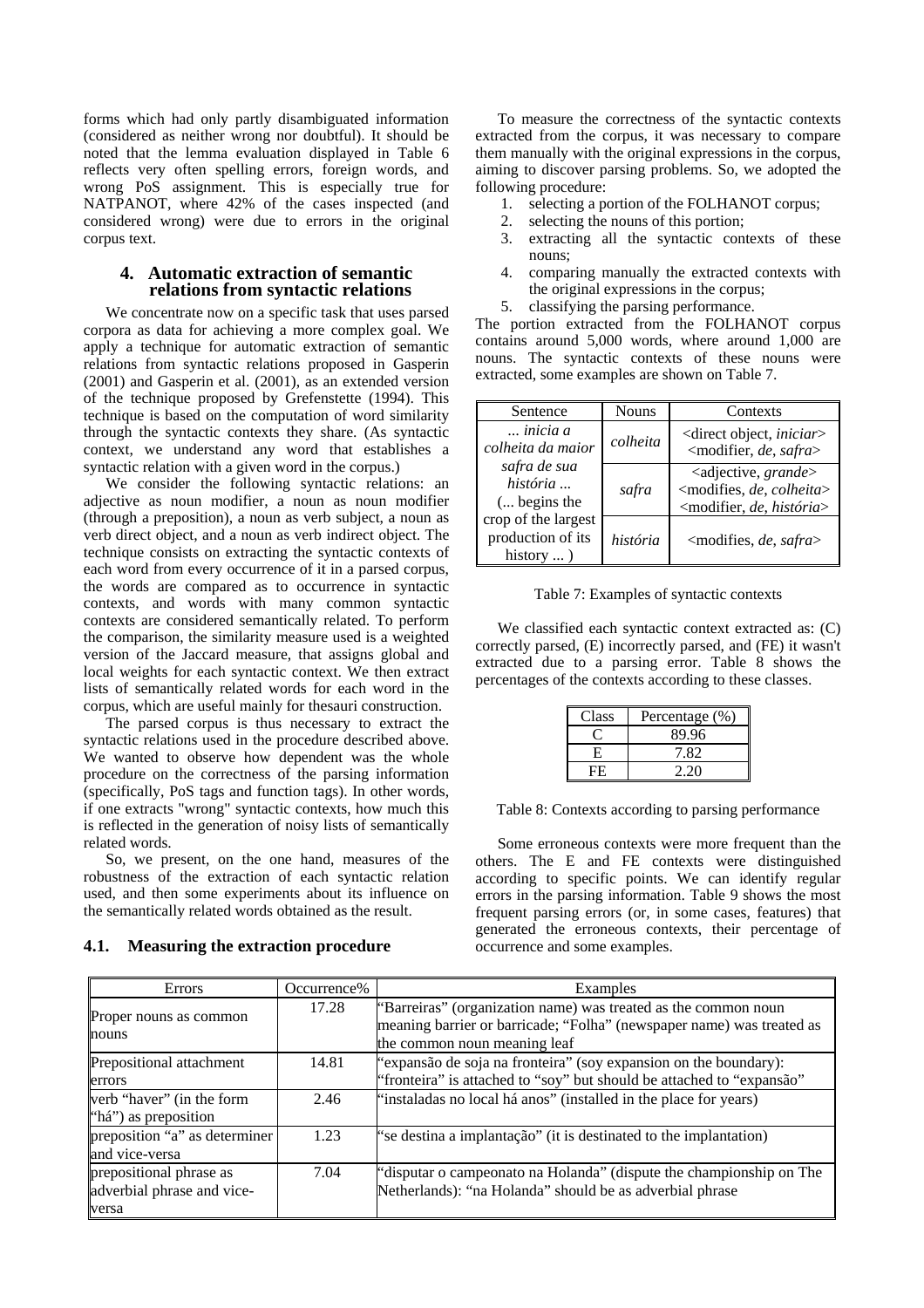| incorrect subject, direct<br>object or indirect object tags | 29.62 | "impediu o plantio de feijão" (prohibited the plantation of beans): "de<br>feijão" should be a prepositional phrase instead of an indirect verb object                                                                 |
|-------------------------------------------------------------|-------|------------------------------------------------------------------------------------------------------------------------------------------------------------------------------------------------------------------------|
| adjective as verb                                           | 11.11 | "ano passado" (last year): "passado" should be tagged as adjective<br>instead of a verb form of to pass; "pesquisas confiáveis" (reliable<br>research): "confiáveis" should be an adjective, not the verb "to rely on" |
| adjective as noun and vice-<br>versa                        | 7.40  | number "quinto" (fifth); "alta de preço" (price increase): "alta" referring   <br>to "the increase" instead of the adjective "tall"                                                                                    |
| verb as noun and vice-versa                                 | 6.17  | "corrida" (run): running event instead of the running action                                                                                                                                                           |

Table 9: Most frequent parsing errors

It should be noted that, while from the point of view of the user (the extractor of syntactic contexts), they are considered errors, often the problems reported in Table 9 concern actual linguistic decisions made in the parsing process. For example, the classification of *há* as a preposition was an actual choice of the parser developer. The same happens with the PoS marking of past participles as verbs, not matter whether they are adjectivally used or not. Finally, even properties of the CG formalism, namely the underspecification of attachment, can be felt as problems and give rise to errors. This shows clearly, in our view, the different assessment types when one is involved in user-visible and not user-transparent evaluation.

After investigating the syntactic contexts, we used them to extract the semantic relations among the nouns.

# **4.2. Extracting semantic relations**

To verify the influence of the erroneous syntactic contexts extracted from the corpus, we did two experiments: (1) we generated the lists of semantically related words to each noun using all the extracted contexts, and (2) we did the same using only the C and FE syntactic contexts. There is not a systematic measure to evaluate the homogeneity of the generated lists, so they were compared subjectively.

Table 10 presents the lists of semantically related words to some of the nouns in the corpus for both experiments.

To have a good homogeneity level, the used portion of the corpus should be larger. But in this paper we focus on the differences between the lists generated on each experiment, while expecting to report the results of a larger-scale experiment further in Gasperin et al. (in preparation).

We can observe that the lists corresponding to experiment 2 are more homogeneous than the lists produced by experiment 1. They are smaller and less noisy. The position of the words in the list indicates more or less similarity with the word in focus.

|              | hems. (1) we generated the fists of semantically | Experiment Semantically related words            |  |
|--------------|--------------------------------------------------|--------------------------------------------------|--|
| expansão     |                                                  | grosso exemplo lavoura monocultura t ha colheita |  |
| (expansion)  |                                                  | lavoura monocultura t ha colheita                |  |
| ha (hectare) |                                                  | milho palanque monocultura quilo nelore t grosso |  |
|              |                                                  | quilo t km2 tonelada expansão                    |  |

Table 10: Semantically related words in the two experiments

# **5. Conclusions**

No matter the obvious usefulness of having parsed corpora available on the Web for interrogation, or as raw data for further NLP processing, the linguistic information carried by AC/DC corpora is still far from reliable in many cases. This is one of the reasons the Floresta Sintá(c)tica project was launched (Afonso et al., 2002a, 2002b), so that human revision could create more reliable resources.

For the majority of the readers of the present paper, though, who are not interested in Portuguese NLP in itself, we suggest the following general conclusions:

- one has to measure carefully what is the *difficulty* of a particular task, before trying to evaluate the result of performing that task
- there are implementable ways of measuring such a apriori difficulty, given a parsed corpus
- many apparently straightforward tasks, such as assigning objects or identifying tense or PoS turn out to be trickier than expected

different applications and users may be interested in different properties and aspects of a parsed corpus, so one should evaluate *relative* to a given need.

# **6. Acknowledgements**

We are most grateful to Vera Strube de Lúcia for her supervision of the second author in her dissertation on extracting semantic relations from syntactic contexts, without which this paper could not have been written.

# **7. References**

- Afonso, Susana, Eckhard Bick, Renato Haber and Diana Santos. (2002a). Floresta sintá(c)tica: um treebank para o português. In *Actas do XVII Encontro da Associação Portuguesa de Linguística*. Lisboa: APL.
- Afonso, Susana, Eckhard Bick, Renato Haber and Diana Santos. (2002b). Floresta sintá(c)tica: a treebank for Portuguese. In *Proceedings of LREC2002* (this volume).